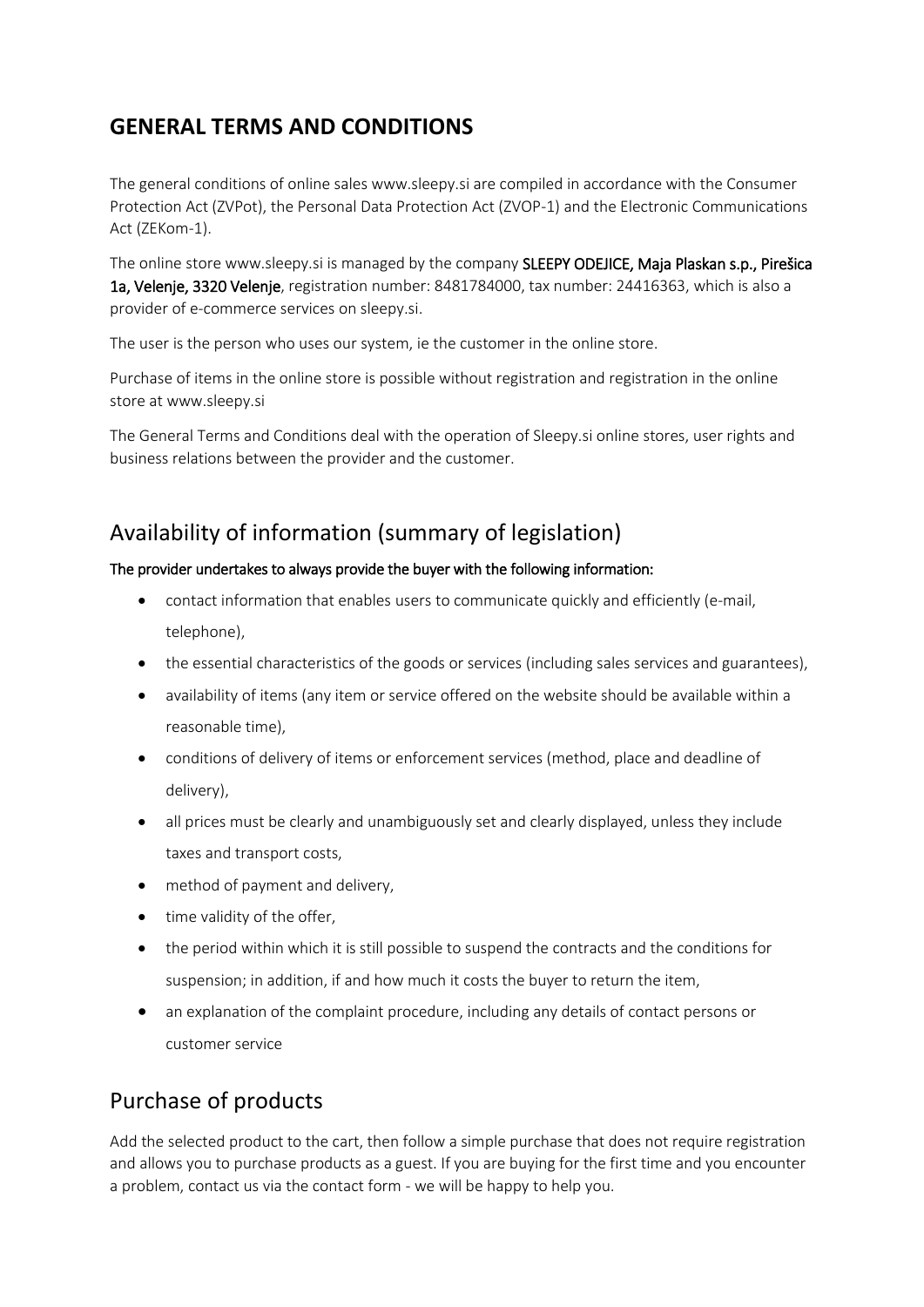# Methods of payment

#### The provider allows the following methods of payment:

- by transfer to the account of the manager of SLEEPY ODEJICE, Maja Plaskan s.p. (according to the offer / proforma invoice)
- by payment or credit card via PayPal

# Security of purchase

The provider uses SSL technology to transfer all data users, which encrypts all information sent to users. In case of non-fulfillment of mandatory input fields, the system automatically detects an error and a warning to users before placing an order.

## Prices

All prices are final unless explicitly stated otherwise. VAT is not calculated on the basis of paragraph 1 of Article 94 of ZDDV-1.

Prices are valid at the time of placing the order and have no pre-determined validity.

Prices are valid in case of payment with the above payment methods, under the above conditions.

The key to extraordinary efforts to provide the best up-to-date and accurate information may be that the price information is incorrect. In this case, in the event that the price of the item changes during the processing of the order, the provider will allow the buyer to stop from the purchase, and at the same time the provider will offer the buyer a solution that will go to mutual satisfaction.

The online store www.sleepy.si includes the right to be able to complete the order, which you agree to perform under the stated conditions in the data that are no longer available. If the user would have already paid according to the proforma invoice, in this case the provider shows that the purchase price is included in the delivery costs within 8 working days.

## Issuance of invoice

Online store www.sleepy.si to the customer after the services of sending the electronic invoice of the ordered items to the customer's e-mail address. The invoice shows the price and all costs related to the purchase. The buyer is obliged to check the correctness of the data on the issued invoices. Subsequent advertisements are not considered.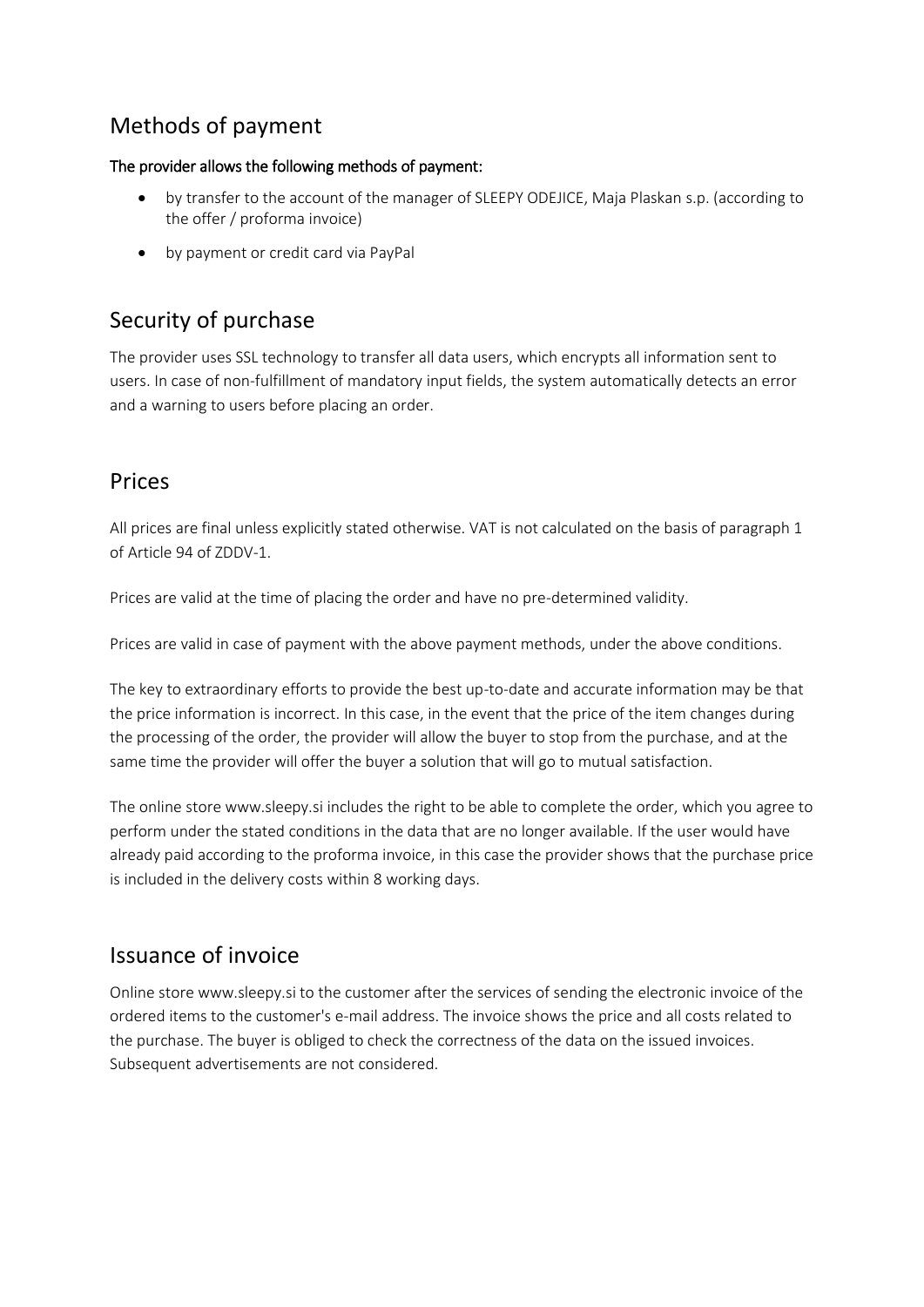### Purchase process

- Order: After placing an order, the customer first receives an email notification to accept it. Upon prior notice, the buyer must pay the full amount of the order within 48 hours (valid for working days). If the customer does not settle the order, the order is canceled.
- Order confirmed: When the customer pays for the order, the order goes into further production. The bidder may call the buyer on his contact telephone number to verify the data or ensure the accuracy of the delivery. The seller will notify the buyer of the exact delivery of the goods if the material may not be in stock.
- Goods dispatched: The bidder prepares, dispatches the goods within the agreed deadline and notifies the buyer by e-mail.
- Return of items: As each product on the website www.sleepy.si is made individually according to each individual order, stopping from the contract and the possibility of return is not possible.

# Return and exchange of goods and the right to withdraw from the purchase

As a customer you have a 14 days right of withdrawal under the distance contract law. The withdrawal period begins to run from the day you have received the item. The product should be in un-used condition and well packed, preferably in original packaging. You have to notify us about the return by this mail - info@sleepy.si or in our contact form. In the email / message you need to state Your name, address, e-mail address, order number and the item you want to return. When we receive the item and review it, we will refund the money you paid for the item.

Because each product on our website is handmade, exchanging product for another product not possible. Thank you for your understanding.

# Complaints and warranty

Upon receipt of a damaged, defective or defective product, the buyer must immediately or no later than 14 days from the date of purchase by notifying the product provider in writing to the email address sleepychunkyblankets@gmail.com. The bidder is obliged to monitor and promptly resolve all claims submitted by the buyer. You can, by prior arrangement with us, return the shipment to our address via our courier. The courier will pick up the advertised shipment from you, at our expense. There is no other way to return at our expense! When enforcing the guarantee, we operate in accordance with the Consumer Protection Act (ZVPot). In the event that the package you receive when ordering goods is physically damaged, lacks content or shows signs of opening, the customer must initiate a complaint procedure with the delivery service.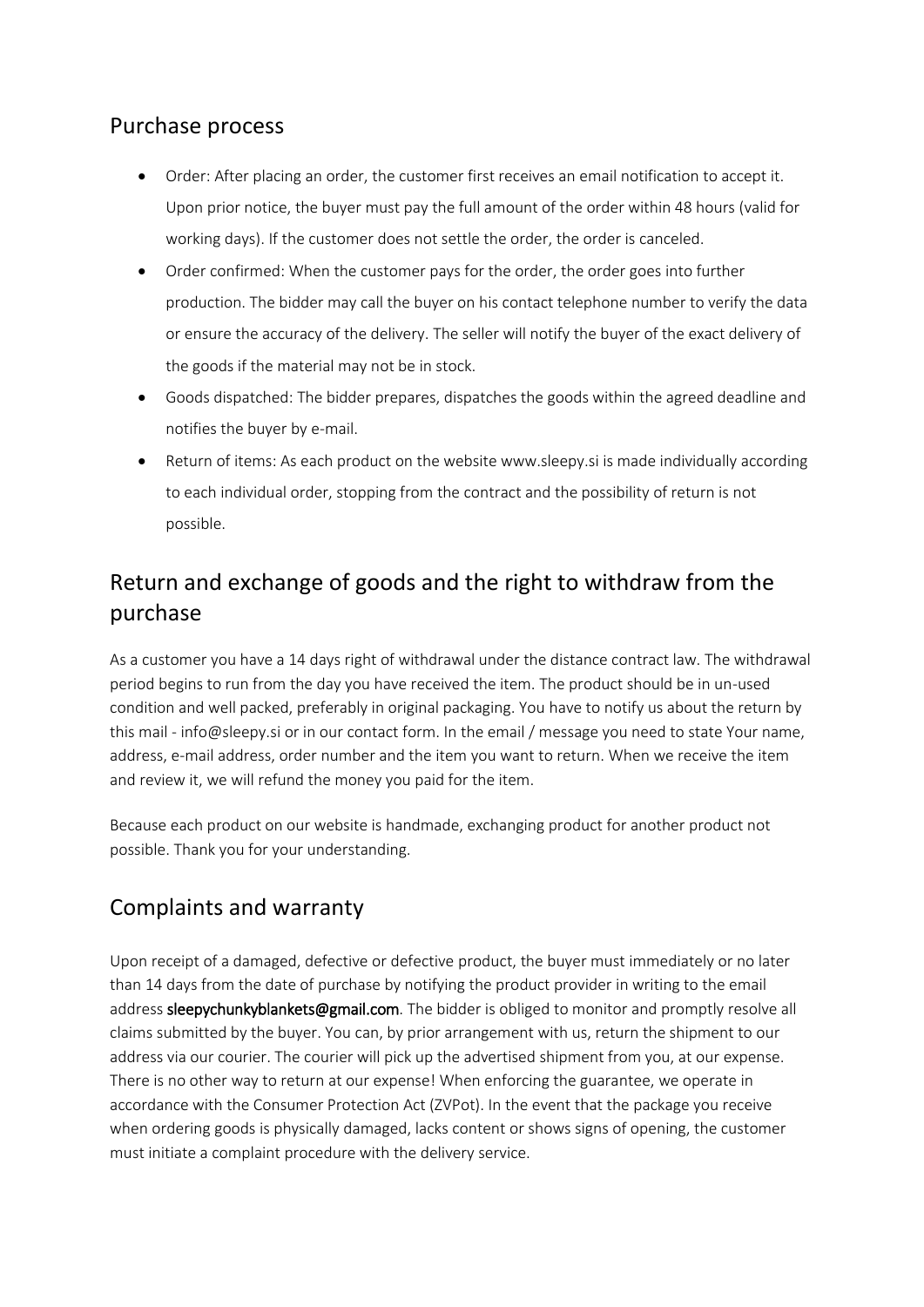# Material error

In the event of a defect, the customer can file a claim for a material defect for each purchased product.

### Definition of material error:

The provider is responsible for material defects of the product. The error is real if:

- the product does not have the properties necessary for its normal use or marketing,
- the product does not have the properties necessary for the specific use for which the buyer is buying it, but which was known to the seller or should have been known to him,
- the product does not have the characteristics and features that have been explicitly or tacitly agreed or prescribed.
- if the bidder has delivered a product that does not match the sample or model, unless the sample or model was shown for notification only.

### Checking the suitability of the product

The suitability of a product for normal use shall be verified against normal goods of the same type and taking into account the tenderer's statements of product characteristics made by the tenderer or manufacturer through advertising, product presentation or product indications.

#### Enforcement of rights arising from a material error

The Buyer may exercise his rights arising from a material defect if he notifies the Seller of the defect within two (2) months from the date on which the defect was discovered. The buyer must describe the defect in detail in the defect notice and allow the seller to inspect the thing. The seller is not liable for material defects in the goods that appear after two (2) years have elapsed since the thing was delivered. A defect in property shall be deemed to have existed at the time of extradition if it occurs within six (6) months of extradition.

The buyer, who has correctly notified the seller of the defect, has the right to request from the seller one of the following options: 1) to rectify the defect in the goods, 2) to return part of the amount paid in proportion to the defect, 3) to replace the defective goods with a new one faultless goods or 4) to refund the amount paid to him. In any case, the buyer also has the right to demand compensation from the seller, and in particular to reimburse the costs of materials, spare parts, labor, transfer and transport of products incurred in fulfilling the obligations under the previous sentence.

If the existence of a defect in the goods or. the product is not in dispute, the seller must comply with the buyer's request as soon as possible and no later than within eight (8) days. If the existence of a defect in the goods or. disputed product, the seller must respond to the buyer in writing to his request no later than eight days after receipt of the buyer's request.

Responsibility of the seller or. the provider for material defects is not given in cases arising from the sphere of the buyer (or third party), especially if they occur due to improper use, mechanical damage or unauthorized interference (eg repairs, processing, disassembly of goods or products,…).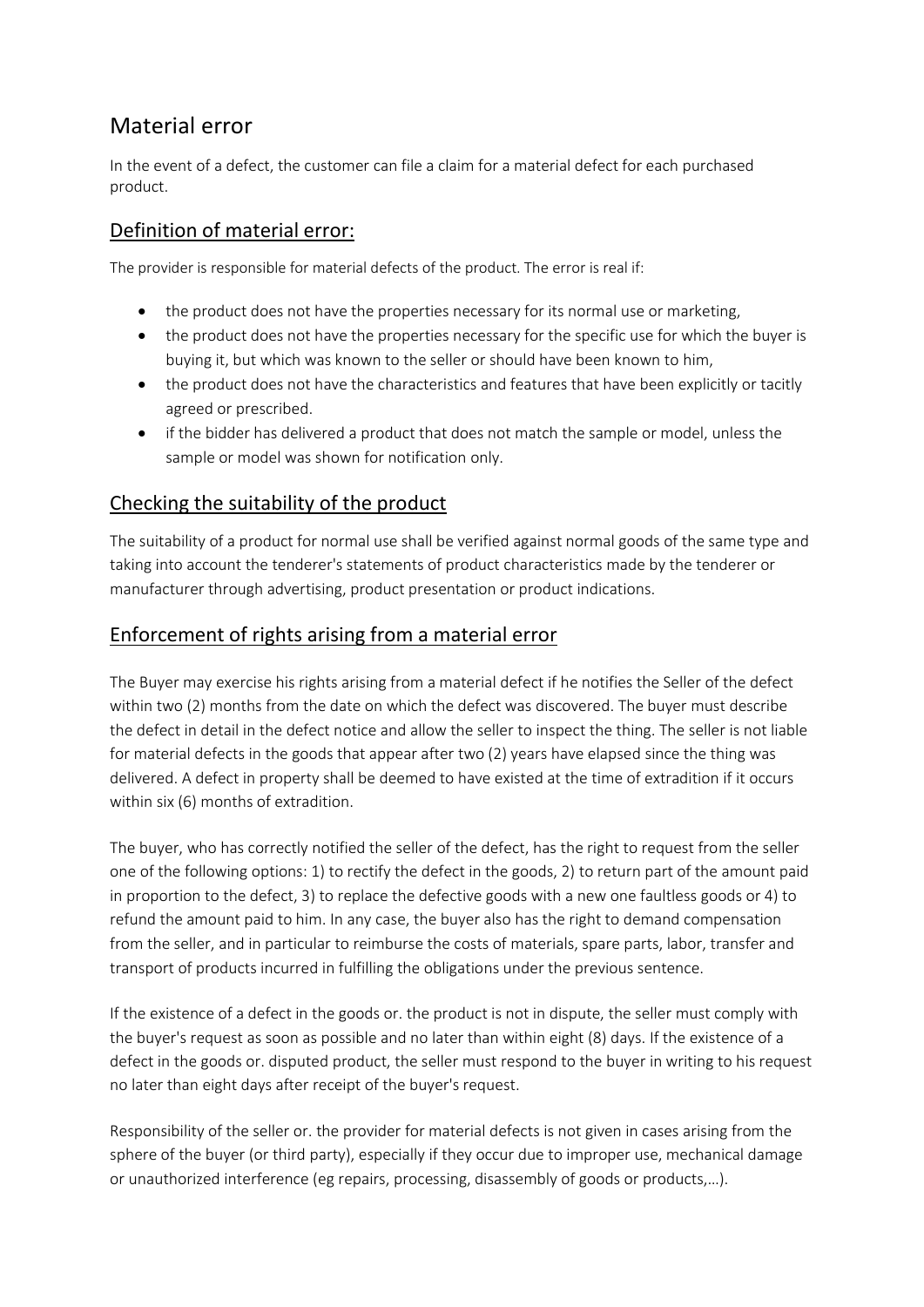The form for asserting consumer rights when a material defect is found on a product will be sent to your email address in case you want to assert a material defect in your product.

The customer fills in the Form for exercising consumer rights upon finding a material defect on the product (or writes a statement with all the information required in the form) and sends it together with the product on which he claims a material defect, to the provider or. to the seller by registered mail (or by delivery service) to the seller's address or provider: Sleepy odejice, Maja Plaskan s.p., Pirešica 1a, 3320 Velenje.

The right to assert a material error on an item and the provider's liability for material errors are regulated in more detail by the provisions of the Consumer Protection Act and the Code of Obligations.

### Delivery

The bidder will deliver the goods or services within the agreed time. Contractual delivery partner shipments is GLS Slovenia, but the provider reserves the right to choose another delivery service if it will be able to fulfill the order more efficiently.

## Protection of personal data

The provider undertakes to permanently protect all personal data of the user. The provider will use personal data exclusively for the purpose of fulfilling the order (sending information material, offers, invoices) and other necessary communication. Under no circumstances will the user's data be passed on to unauthorized persons.

### Disclaimer

The provider makes every effort to ensure that the information published on its pages is up-to-date and correct. Nevertheless, the characteristics of the items or the price may change so quickly that the provider fails to correct the information on the websites. In such a case, the provider will notify the customer of the changes and allow him to withdraw from the order or replace the ordered item.

The provider is not responsible for the content of opinions on articles written by visitors. Prior to publication, the opinion provider reviews and rejects those that contain obvious untruths, are misleading or offensive. The provider is not responsible for the information in the opinions and disclaims any liability arising from the information in the opinions.

Although the provider strives to provide accurate photographs of the items sold, all photographs should be taken as symbolic. The photos do not guarantee the properties of the product.

### Cookies and advertising

Cookies are small text files that are stored on your computer when you visit our website and do not harm your hardware or software. Their storage is under the full control of the user's browser - the user can restrict or disable the storage of cookies if desired. Cookies are not harmful and are always time-limited.

The use of cookies in the European Union (EU) is governed by the Privacy and Electronic Communications Directive 2002/58 / EC, the article relating to cookies and similar technologies has been amended by Directive 136/2009.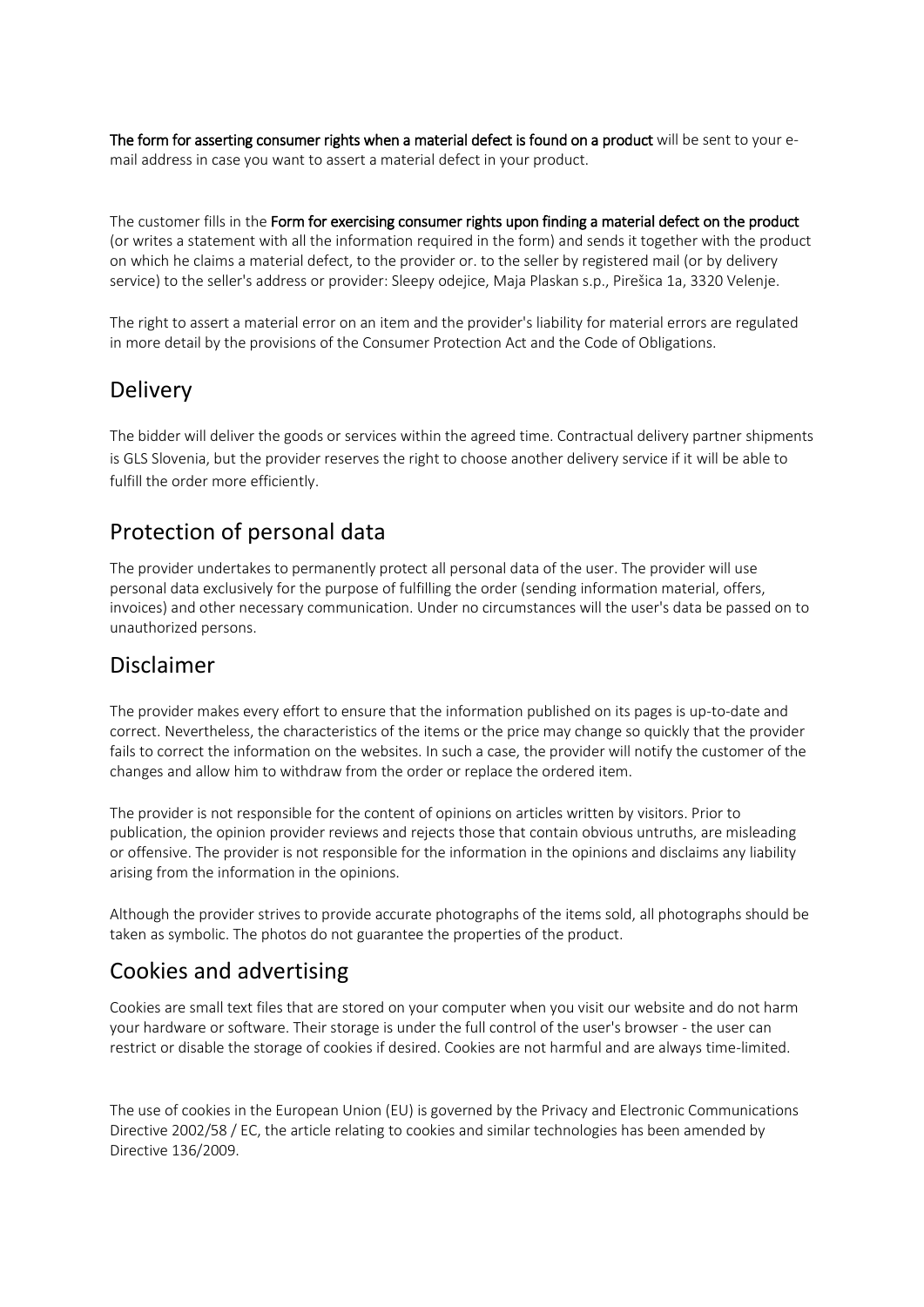In Slovenian legislation, the use of cookies is determined by the Electronic Communications Act or ZEKom-1 (Official Gazette No. 109/2012), Article 157 of which represents the legal basis for the care for the privacy of Internet users.

The website www.sleepy.si uses cookies for the operation of the site, which do not store personal data, but monitor the activities of visitors and interest in order to provide a better user experience. By using the website, visitors agree to their use.

## Treatment of damaged shipments (damages)

If, upon receipt of the shipment, you notice that the item or shipment is physically damaged, lacks content or shows signs of opening, you can file a claim procedure with GLS.

If you find that an item or physical shipment is damaged, missing content, or showing signs of opening, you can file a claim for damages. Damage must be reported within 7 calendar days from the date of receipt of the package by e-mail sleepychunkyblankets@gmail.com. When reporting the damage, we will also need photos of the package, (inner) packaging, damaged items, GLS stickers and a description of the damage. You can also arrange with the clerk to pick up the damaged package at your address.

# Complaints and disputes

The provider complies with applicable consumer protection legislation. The provider makes every effort to fulfill its duty to establish an effective complaint handling system and to designate a person with whom, in the event of problems, the customer can contact by telephone or e-mail.

The bidder will acknowledge receipt of the complaint within five working days, inform the buyer how long it will take to process it and keep him informed of the progress of the procedure.

The provider is aware that the essential feature of a consumer dispute, at least as far as judicial settlement is concerned, is its disproportion between the economic value of the claim and the costs incurred in resolving the dispute itself. This is also the main obstacle to the consumer not initiating a dispute in court. Therefore, the provider strives to the best of its ability to resolve any disputes amicably.

# Out-of-court settlement of consumer disputes

In accordance with the legal norms of SLEEPY ODEJICE, Maja Plaskan s.p. does not recognize any provider of out-of-court settlement of consumer disputes as competent for resolving consumer disputes that could be initiated by the consumer in accordance with the Out-of-Court Settlement of Consumer Disputes Act.

That regulation derives from the Out-of-Court Settlement of Consumer Disputes Act, Regulation (EU) no. Regulation (EC) No 524/2013 of the European Parliament and of the Council on the online settlement of consumer disputes and amending Regulation (EC) No 2016/2004 and Directive 2009/22 / EC.

## Final Provisions

Business with business partners and customers is subject exclusively to the terms and conditions set out in the "General Terms and Conditions", unless otherwise stipulated in the "Agreement". Other arrangements without a written document cannot be valid.

Every business partner or. upon request, the customer receives a copy of the "General Terms and Conditions" in writing, otherwise the terms are published on the website www.sleepy.si. A business partner